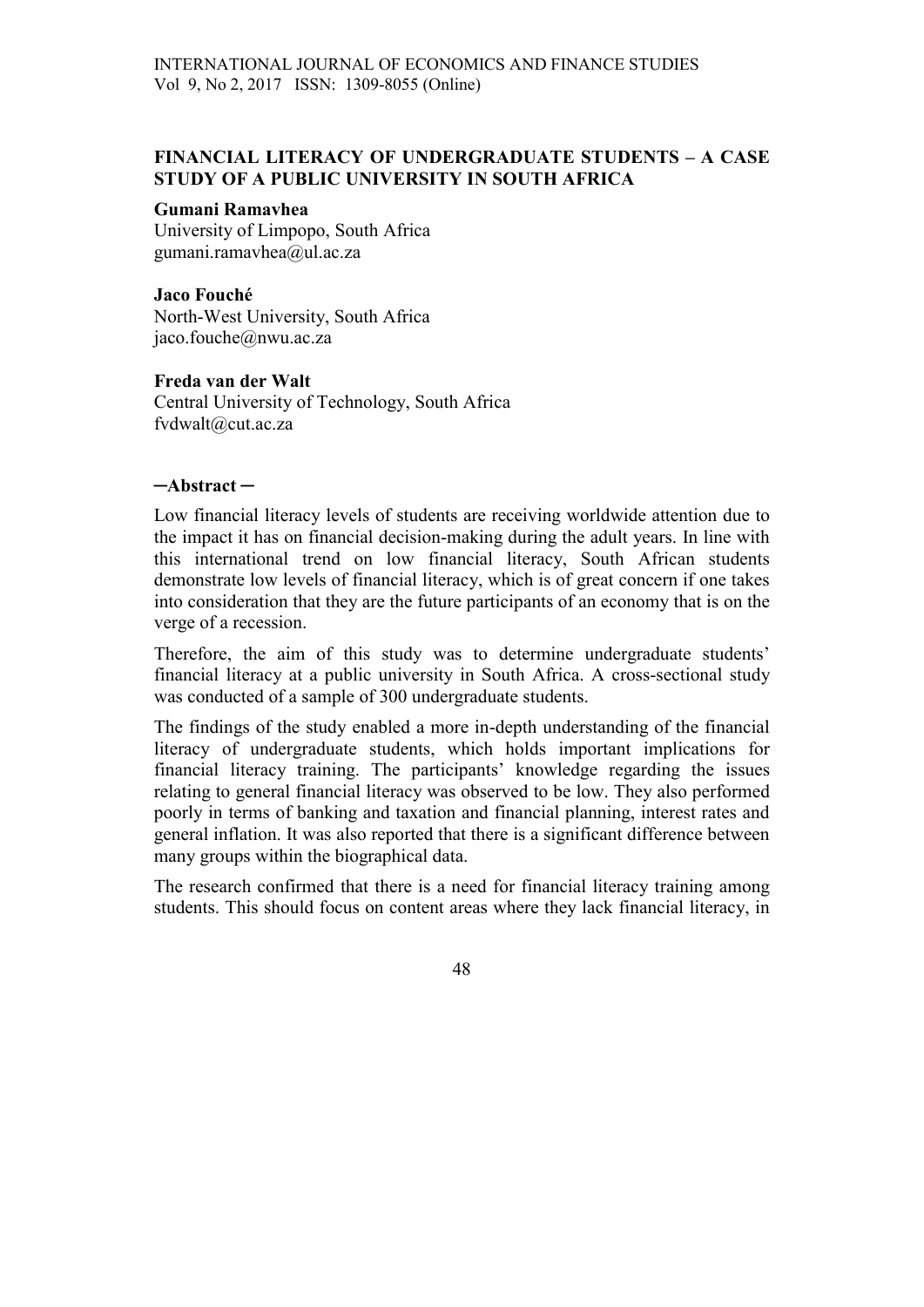order to ensure that students experience financial well-being during the adult years. Better informed adults would make better financial decisions.

Keywords: Financial literacy, students, financial knowledge, financial needs, financial skills

#### JEL Classification: G00

### 1. INTRODUCTION

Low financial literacy levels are a worldwide concern because it leads to people making poor financial decisions (Klapper, Lusardi & Van Oudheusden, 2015). South Africans, too, are lacking in terms of financial literacy. According to Roberts, Struwig and Gordon (2014) this results in many citizens overspending, causing them to become over-indebted. This over-indebtness is particularly concerning for households that are not in a position to save or increase their standard of living (Capuano & Ramsay, 2011). As a result of the lack of saving and many other factors, parents are often not in a position to financially support their children's education (Mbajiorgu, Maake, Kayoka & Masafu, 2012). For this reason, the South African government has introduced a student loan and bursary scheme, called the National Student Financial Aid Scheme (NSFAS). The purpose is to assist students financially to study at any of the public universities in the country. This loan covers costs such as tuition fees, accommodation costs, food, books, and travel. However, this loan must be repaid when students complete their studies (National Student Financial Aid Scheme, 2013). Although the scheme lessens the financial burden on parents, it increases students' debt.

Apart from the debt that students incur through student loans, South African students spend more money per year than the average citizen; with a disposable expenditure of nearly R3,510 per month (Nkosi, 2013). Students mainly spend money on rent, food, clothing, fuel, extra intuition and secondary expenditure, including gadgets, entertainment, alcohol, transportation, toiletries and cosmetics (Nkosi, 2013). This shows that students are making financial decisions daily that can either have a positive or negative impact on their financial well-being in the long term. The negative impact of financial shortages and the prospect of debt was another part of the build-up to the #FeesMustFall campaign and uprisings.. If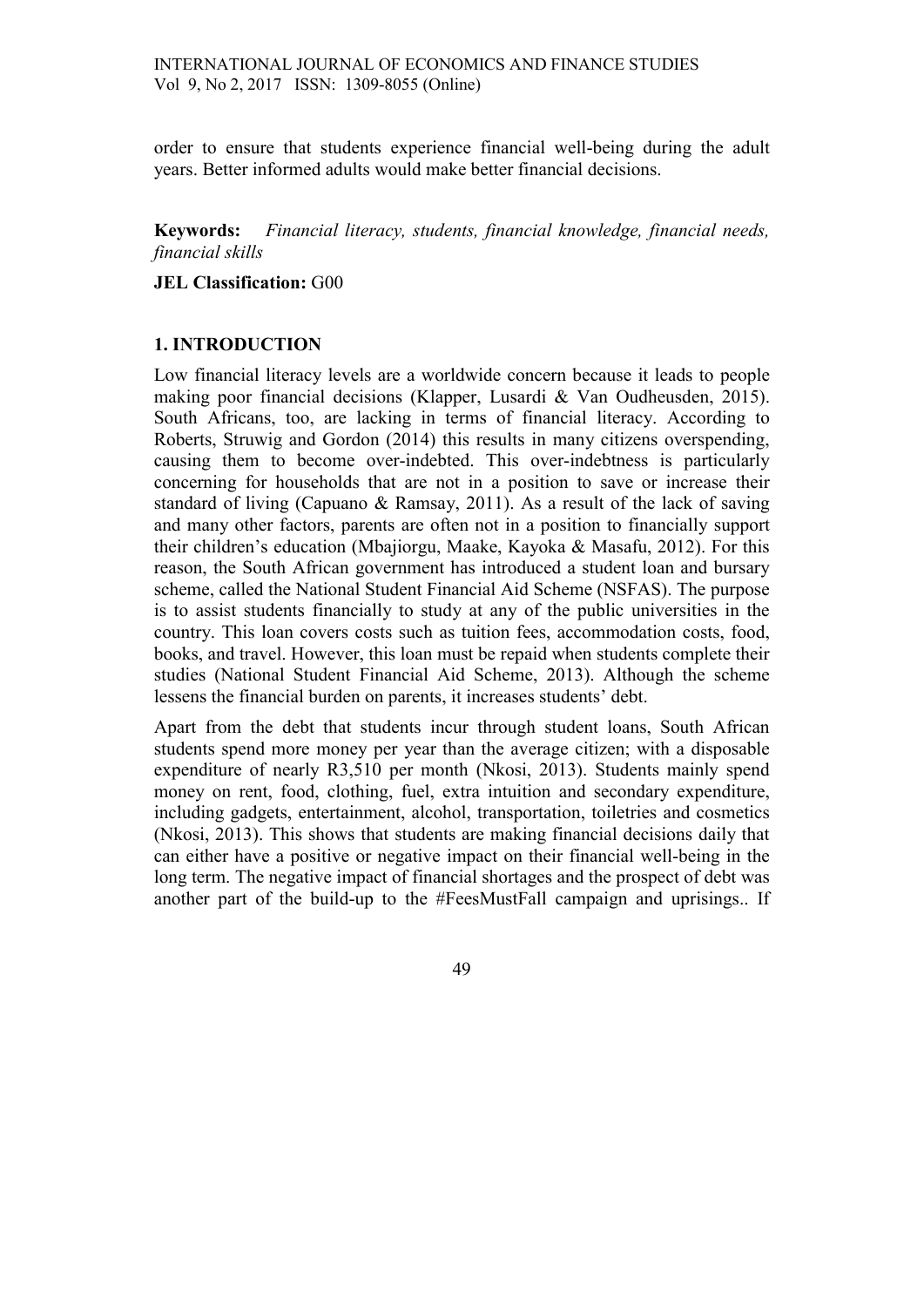students are, however, financially literate, it could assist them to make sound financial decisions (Louw, Fouché & Oberholzer, 2013).

This spesific study was specifically conducted at a public university where there is a lack of student residences. This places an additional financial burden on students, because they do not have easy access to the library or other learning support. Students are obliged to seek accommodation some distance away from campus and consequently have to spend the little money they get from grants, scholarships or parents on travelling as well. For this reason, financial literacy seems to be of particular importance for these students. If students make inappropriate decisions and find themselves in financial difficulty, it may have a negative impact on their entire learning experience and, in turn, increase the current high dropout rate. This suggests that students need to have financial literacy and skills in order to have a successful learning experience.

The aim of this study is to determine undergradute students' financial literacy at a public university with a lack of residences in South Africa. The findings will form the basis for recommendations regarding relevant strategies that can be implemented to improve students' financial literacy levels and support their studies. The remainder of the article states the research problem, provides a summary of relevant previous research, the research methodology and also presents the results.

# 2. FINANCIAL LITERACY

Remund (2010) notes that researchers have trouble to agree on a definition for financial literacy. Atkinson and Messy (2012) propose a definition of financial literacy as "a combination of awareness, knowledge, skill, attitude and behaviour necessary to make sound financial decisions and ultimately achieve individual financial wellbeing". In order to have the ability to make sound financial decisions and judgements, an individual will need financial knowledge and skills. The Australia and New Zealand Banking Group Limited (ANZ) (2011) support this definition, as it also includes attitudinal and behavioural components in its definition of financial literacy. For the purpose of this study, the definition of Jump\$tart Coalition (2007) was used. In their definition financial literacy is described as an individual's ability to use knowledge and skills to manage financial resources effectively in order to ensure a lifetime of financial security.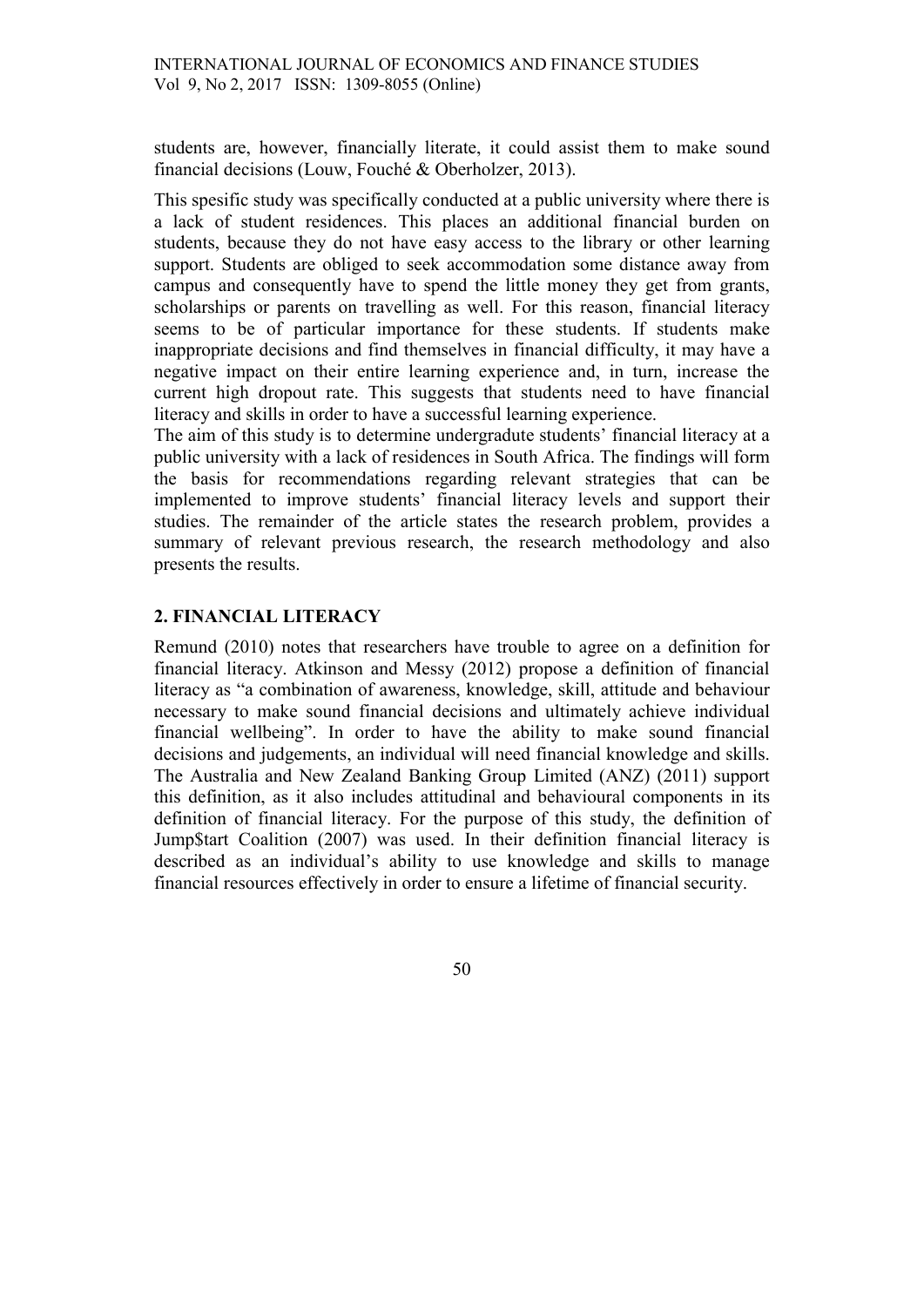Some scholars have opted to define financial literacy by its content areas (ANZ, 2011; Organisation for Economic Co-operation and Development (OECD), 2012). Owojori, Akintoye and Adidu (2009) assert that financial literacy consists of the following content areas: budgeting, savings, investing and credit. Studies by Remund (2010) and Huston (2010) conclude that financial literacy consists of content areas such as basic money concepts, saving and borrowing, investing, financial planning and protecting resources (insurance). The content areas that were identified by Botha (2013) in a study conducted in South Africa include money basics, saving/investing, borrowing/credit and protecting financial resources (insurance, markets and instruments). Huston (2010) concludes that the accuracy of financial literacy measures is dependent on the number of content areas covered by the research instrument. This implies that a research tool that, for example, covers four content areas is deemed more accurate than one including one or two content areas. Louw (2013) conducted a study in South Africa focusing on the financial literacy of third-year students and identified the following clusters of financial literacy: general financial literacy, financial planning and investment, banking and taxation and legal and sundry financial matters. For the purpose of this study these clusters of financial literacy are used as they are relevant to a student population in the South African context and it is based on a comprehensive literature study by Louw (2013).

Ramasawmy, Thapermall, Dowlut and Ramen (2013) identify that most countries are struggling with economic development. The findings indicate that healthy economic development can be achieved if current and future leaders have the necessary financial literacy (Ramasawmy et al., 2013). This assertion shows the importance of ensuring that current students have the necessary financial literacy. However, many students leave school without having any knowledge of basic financial principles (Channell, McCormick & Parrot, 2008). In order to deal with this challenge, an increasing number of states in the United States of America (USA) are introducing compulsory financial literacy education. This has been done because financial literacy is regarded as a necessity for students in today's competitive financial world (Channell et al., 2008). Apart from the USA, the Commonwealth Bank Foundation (undated) has been working with secondary schools in Australia since 2004 to improve their financial literacy skills.

Despite the apparent empahsis internationally, only a limited number of studies have focused on the financial literacy levels of South Africans (Botha, 2013). The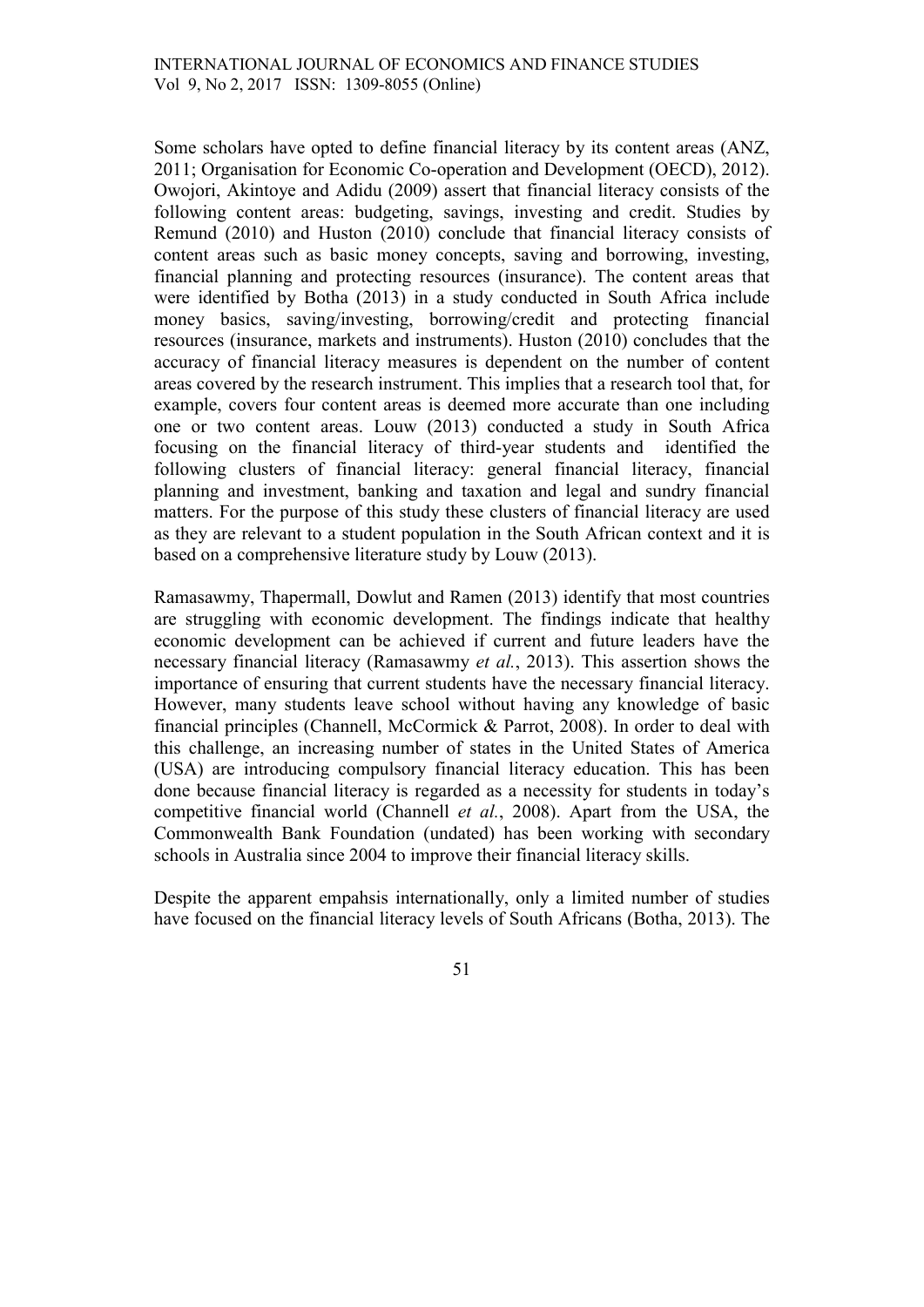lack of South African research suggests that there is a need to conduct further studies on this topic for a South African sample. Symanowitz (2006) asserts that studies that are available on financial literacy in South Africa are mostly qualitative in nature, which highlights the importance of measuring financial literacy quantitatively. Symanowitz (2006) used a sample of Grade 12 learners and found that their financial literacy levels are poor and lower than those of their peers in developed countries such as the USA. As far as it could be established, Louw (2013) and Botha (2013) conducted two of the very few quantitative studies in South Africa, focusing on the financial literacy of South African students. Botha (2013), in particular, identified low levels of financial literacy, which implies that students cannot manage their personal finances or make sound financial decisions. Louw (2013) concluded that the students had a good level of knowledge regarding general financial literacy, but only scored 51, 40 and 34 per cent respectively for the questions on financial planning and investment, banking and taxation and legal and sundry financial matters. The study of Louw was done using a newly developed and tested instrument for the South African environment. It was, however, done with a limited sample and included mostly Afrikaansspeaking students.

# 3. RESEARCH METHODOLOGY

### 3.1 Research approach and sampling

The study was conducted in the positivist paradigm and was quantitative in nature. A cross-sectional study was conducted and data were collected once-off by means of a structured questionnaire. Quota purposive sampling was used to select the sample of students at one university. This was done to have a representive sample of repondents that would be able to provide input on the research question, focusing on a university where there is a lack of residences. This sampling method allowed for the inclusion of students studying towards a qualification in commerce fields (BCom) and those studying towards a qualification in noncommerce-related fields. Data were collected from mostly first-, second- and third-year students. A total of 450 questionnaires were distributed and the responses consisted of 300 students, providing for a response rate of 66,7%.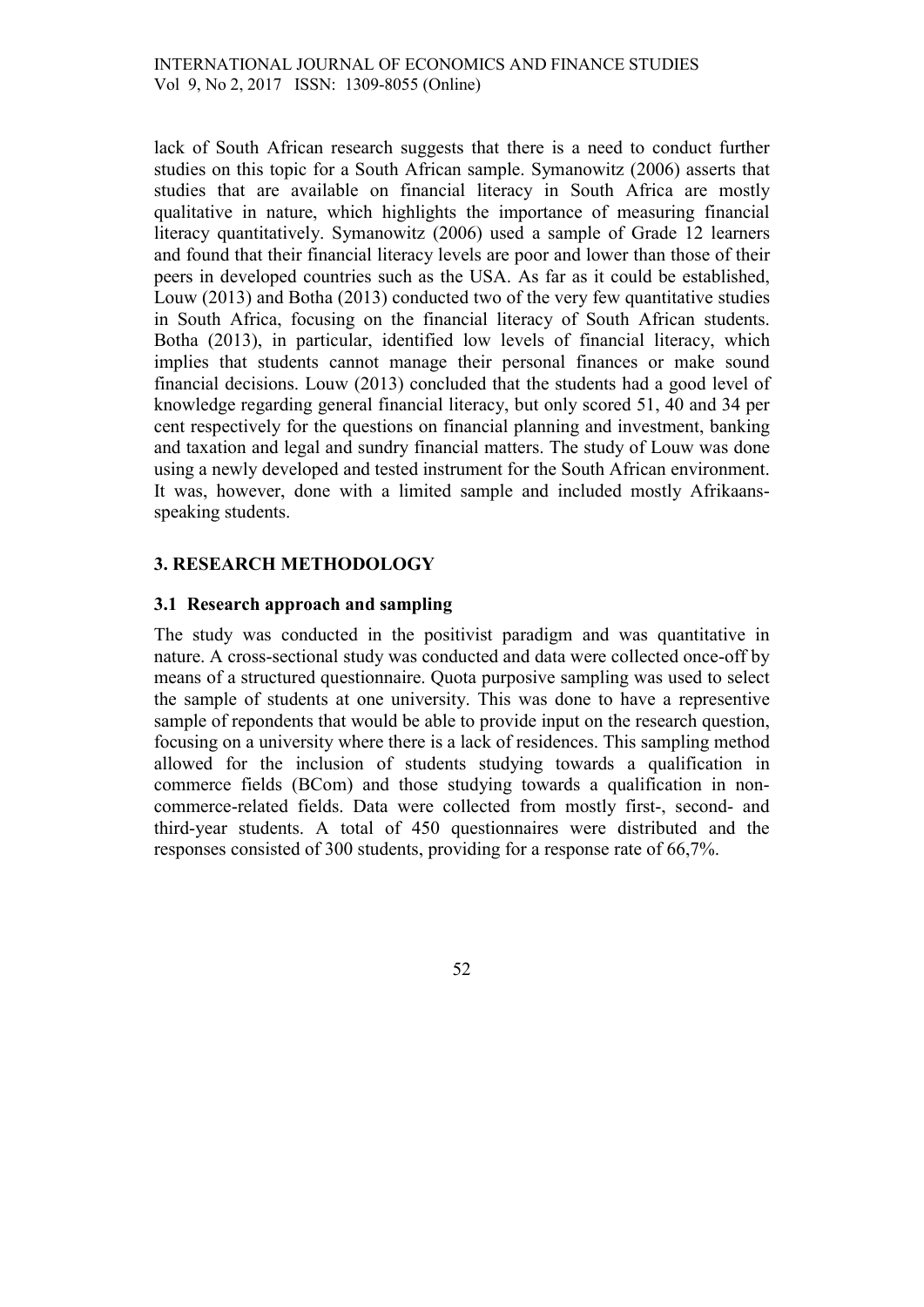### 3.2 Instrument

An existing questionnaire of Louw (2009), measuring financial literacy, was adapted to collect the data. The first section included questions soliciting demographic data from the participants and background information about their financial life and the final section evaluated the students' financial literacy. The questions adressed all the content elements identified by Louw (2009). Students had to indicate "yes", "no" or "don't know" to a set of 43 questions. In order to determine initial content validity of the questionnaire, two statisticians were requested to provide insight into the questionnaire. The questionnaire had a Cronbach's alpha for the financial literacy test of 0.829. This is even higher than the Cronbach's alpha of 0.738, which was reported by Louw (2009). According to Salkind (2012), a correlation coefficient of between 0.8 and 1.00 may be regarded as a very strong indication of internal consistency reliability.

# 3.3 Data collection and analysis

The questionnaire was distributed during scheduled contact sessions by selected lecturers. The primary data generated from the questionnaire were analysed by a statistician using the SPSS statistical package. Descriptive statistical techniques included frequencies, measures of central tendency, standard deviations and correlations. The Mann-Whitney U test and Kruskal-Wallis test were performed to compare results for the biographical variables.

### 3.4 Ethical considerations

Permission was obtained from the university to conduct the study. An application for ethical clearance was submitted to the institution that supervised the study and permission was granted. All the participants were informed about the purpose of the study and that they participated voluntarily. Signed informed consent was obtained from each participant in the study. The students did not receive any remuneration for participating in this study. No results of a single individual are made available and responses of individuals were treated as confidential.

### 4. RESULTS

The first part of the questionnaire consisted of the biographical elements. The final sample consisted of 63,4% females and 36,6% males. With regard to the mother tongue, 71,2% of the respondents were Sesotho-speaking, 14% isiXhosa, 5,4% isiZulu, 2,3% Afrikaans and 1,7% English-speaking. The majority of the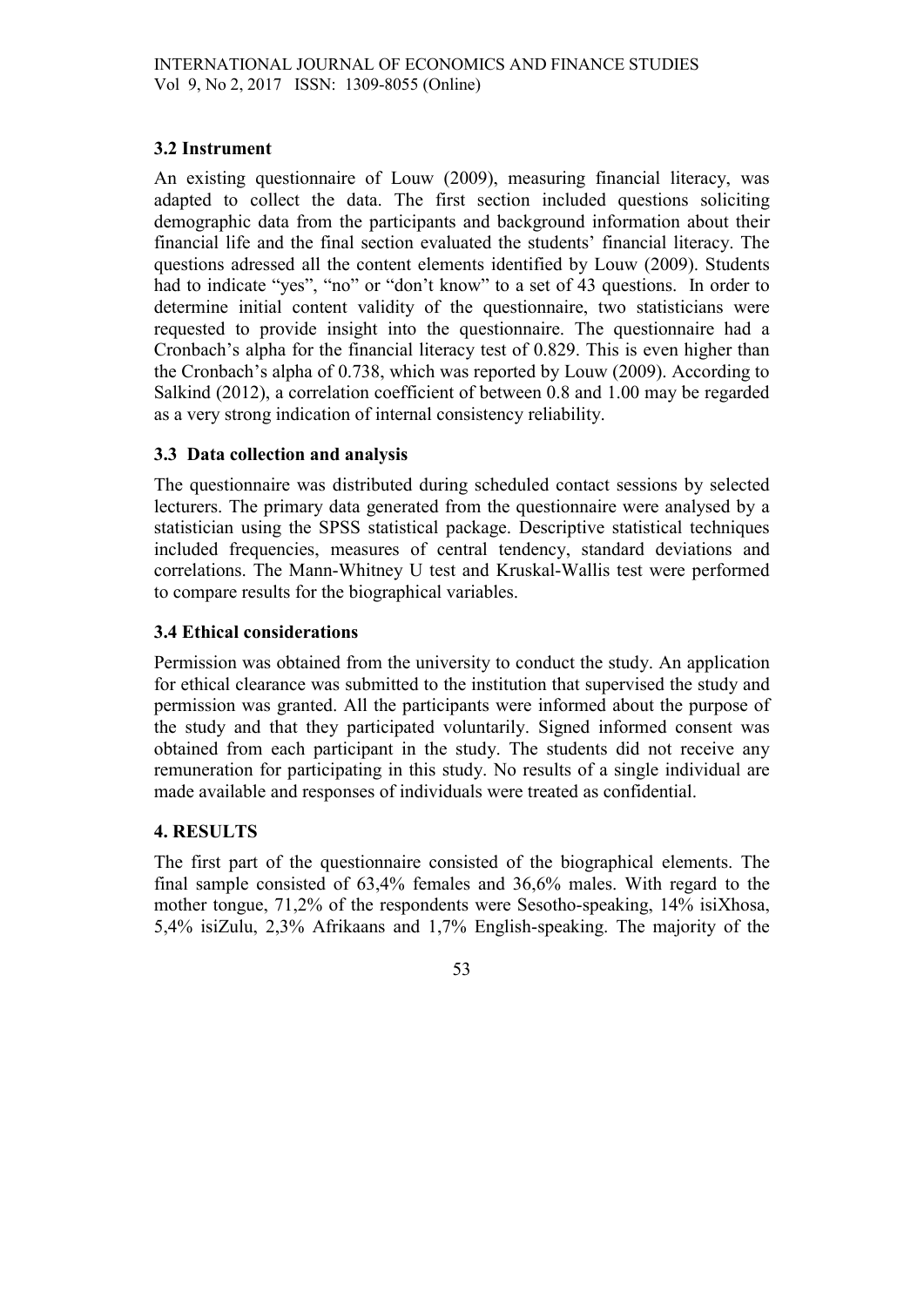respondents were in their first year of study (48,5%), followed by those in their second year (37%), third year (11,7%), and fourth year (2,7%). More than half of the respondents were funded either by the NSFAS (58,8%) or by a bursary (8,1%), while 31,4% indicated that they themselves were paying for their studies. The majority of the respondents were in the 18-20-year age group  $(37, 1\%)$ , followed by the 21-23-year age group  $(34,1\%)$ , and  $12,7\%$  between 24 and 26. Only 6,1% indicated that they were 27 years or older.

The sample consisted of black African respondents (97,3%), coloured respondents (2%), and 0,7% Indian/Asian respondents. With regard to paternal highest academic qualification, 38,1% of the sample indicated that their fathers had completed secondary school. A total of 9,4% indicated that their fathers were diploma graduates and 6,4% indicated that their fathers held a degree qualification. A total of 35,5% indicated that their mothers had completed secondary school, 10,7% indicated that their mothers were degree graduates, and 9% responded that their mothers were diploma graduates. Lastly, it was found that 54,6% of respondents were enrolled for a commerce-related course. The levels of the scores on financial literacy are in reported in Table 1, 4, 5, 6 and 7.

| Tuble 11 Measures of central tenuenc |                 |         | with I veulu to minument meel a |        |           |  |  |
|--------------------------------------|-----------------|---------|---------------------------------|--------|-----------|--|--|
| Variable                             | <b>Smallest</b> | Largest | Mean                            | Median | <b>SD</b> |  |  |
|                                      | score           | score   |                                 |        |           |  |  |
| Financial                            | 26              | 16      | 73.17                           | 73.00  | 11.68573  |  |  |
| knowledge                            |                 |         |                                 |        |           |  |  |

Table 1: Measures of central tendency with regard to financial literacy

Respondents scored boarder line positively (mean =  $73.17$ ; SD =  $11.68573$ ) in terms of financial knowledge. However, it does indicate that there are many areas that may need improvement and that should be addressed. These are discussed in 4.2 (Table 4 to 7).

### 4.1 Financial literacy and socio-demographic variables

In order to determine the influence of the demographic variables on the dependent variable (financial literacy), a Mann-Whitney U test and a Kruskal-Wallis test were performed due to the fact that the data were not normally distributed, as determined by a Kolmogorov-Smirnov test and a Shapiro-Wilk test. The Mann-Whitney U test was used for gender and field of study (commerce-related or noncommerce-related), due to the fact that these variables have only two levels (Table 2).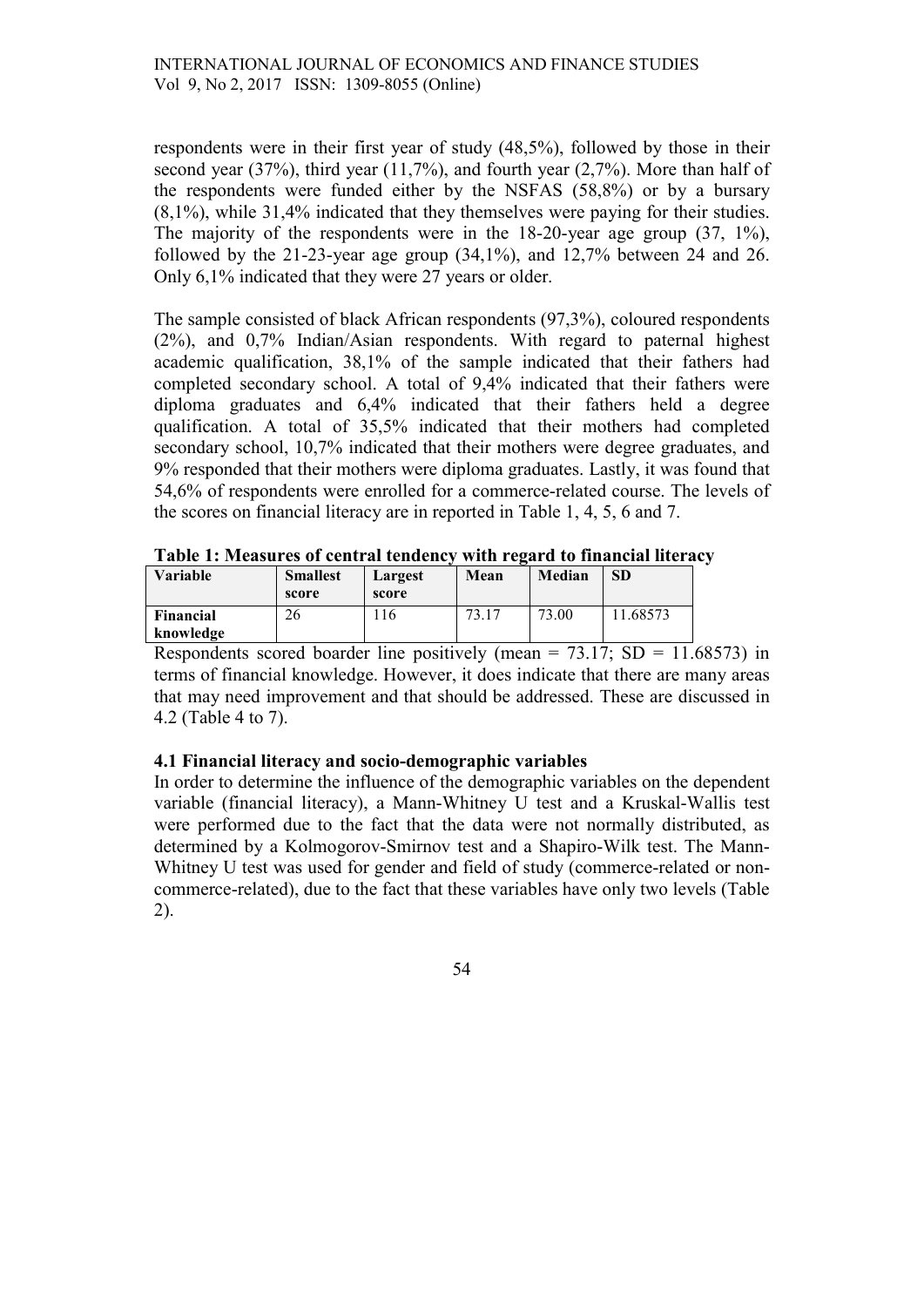| Variable              | Z-score  |       |
|-----------------------|----------|-------|
| Gender                | $-0.055$ | 0.956 |
| <b>Field of Study</b> | $-1.071$ | 0.284 |

As can be seen from Table 2, neither gender nor field of study influenced the financial literacy level statistically significantly.

The Kruskal-Wallis test results for year of study and mother tongue are indicated in Table 3 below.

| Independent variable                  | Chi-square | $\cdot$<br>DF |       |
|---------------------------------------|------------|---------------|-------|
| Age                                   | 3.259      |               | 0.353 |
| Race                                  | 2.594      |               | 0.273 |
| <b>Year of study</b>                  | 1.883      |               | 0.597 |
| <b>Mother tongue</b>                  | 4.345      |               | 0.501 |
| <b>Method of payment</b>              | 4.664      |               | 0.198 |
| Paternal highest qualification        | 8.645      |               | 0.071 |
| <b>Maternal highest qualification</b> | 7.882      |               | 0.096 |

Table 3: Kruskal-Wallis test results for selected biographical variables

As can be seen from Table 3, none of the other biographical variables measured, had a statistical significantly different financial literacy between the various options within the variable. For example, there was not a statistical significant difference in the financial literacy of the different age groups  $(p=0.353)$ .

### 4.2 Financial literacy

The findings are discussed in line with the clusters identified by Louw (2013), namely general financial literacy, banking and taxation, financial planning, interest rates and general inflation and legal aspects in terms of financial matters.

### 4.2.1 Financial literacy: Cluster 1 – General financial literacy

The average performance of participants on this cluster was 60,3%. A layout of results per question is presented in Table 4.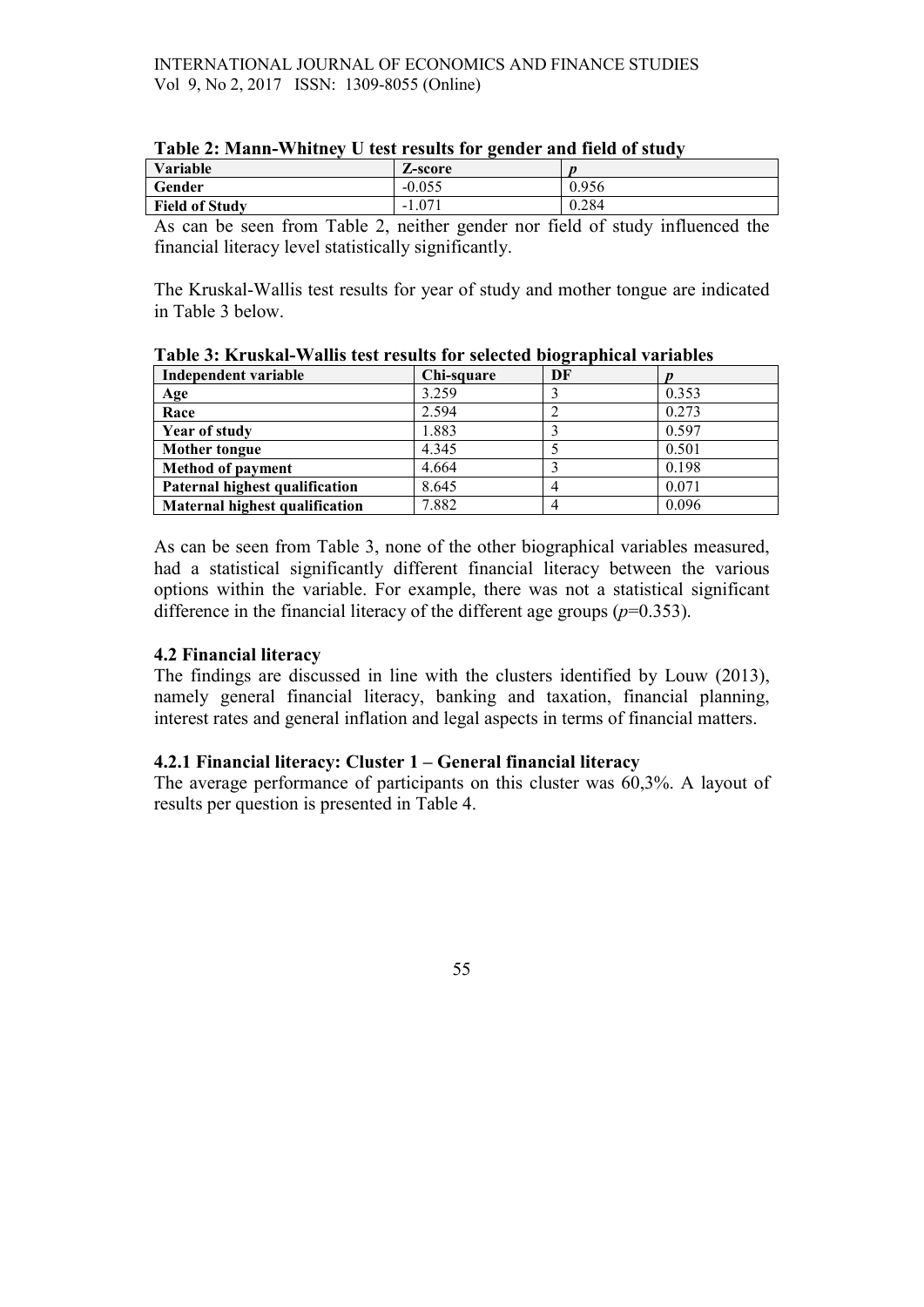| <b>Questions</b>                                                                                                                                                        | Correct<br>responses |
|-------------------------------------------------------------------------------------------------------------------------------------------------------------------------|----------------------|
|                                                                                                                                                                         | $\frac{6}{9}$        |
| Invoices of assets purchased should be kept for warranty purposes.                                                                                                      | 86,0                 |
| A statement of my financial position shows my assets, liabilities and net worth at a<br>given date.                                                                     | 85,8                 |
| Inflation has an impact on savings.                                                                                                                                     | 82,9                 |
| A budget is a monetary expression of my financial priorities.                                                                                                           | 82,6                 |
| Long-term financial goals should be changed as new information becomes available.                                                                                       | 70,5                 |
| All banks charge the same service fees on cheque accounts.                                                                                                              | 70,4                 |
| Age plays a role in determining a person's car insurance.                                                                                                               | 70,0                 |
| If I am married in community of property, both spouses must sign the documents if I<br>purchase a fixed property.                                                       | 68,1                 |
| Certain health care/medical aid plans only pay for hospital expenses.                                                                                                   | 64,7                 |
| All job openings are advertised in newspapers.                                                                                                                          | 63,5                 |
| Tax records should be kept for five years.                                                                                                                              | 56,4                 |
| It is not necessary for budgeted and actual expenses to be equal.                                                                                                       | 54,2                 |
| Two investments, namely A and B, have the same level of risk associated with them.<br>A has a higher level of return than B. Thus B is the preferred investment choice. | 37,2                 |
| Debt is always a bad idea.                                                                                                                                              | 30,7                 |
| The "tax year" normally extends from 1 January until the last day in December of the<br>same year.                                                                      | 25,1                 |
| A valid will does not have to meet legal requirements.                                                                                                                  | 16,2                 |
| Average                                                                                                                                                                 | 60,3                 |

| Table 4: Correct responses to Cluster 1 (General financial literacy) |  |  |  |
|----------------------------------------------------------------------|--|--|--|
|----------------------------------------------------------------------|--|--|--|

For the general financial literacy cluster, the question that most participants answered correctly was the one on whether invoices of assets purchased should be kept for warranty purposes. The most incorrectly answered question was the one that stated that a valid will does not have to meet legal requirements. The students did not perform badly in this cluster.

### 4.2.2 Financial literacy: Cluster 2 – Banking and taxation

The average performance of participants on this cluster was a dismal 30,8%. A layout of the correct response rate is presented in Table 5.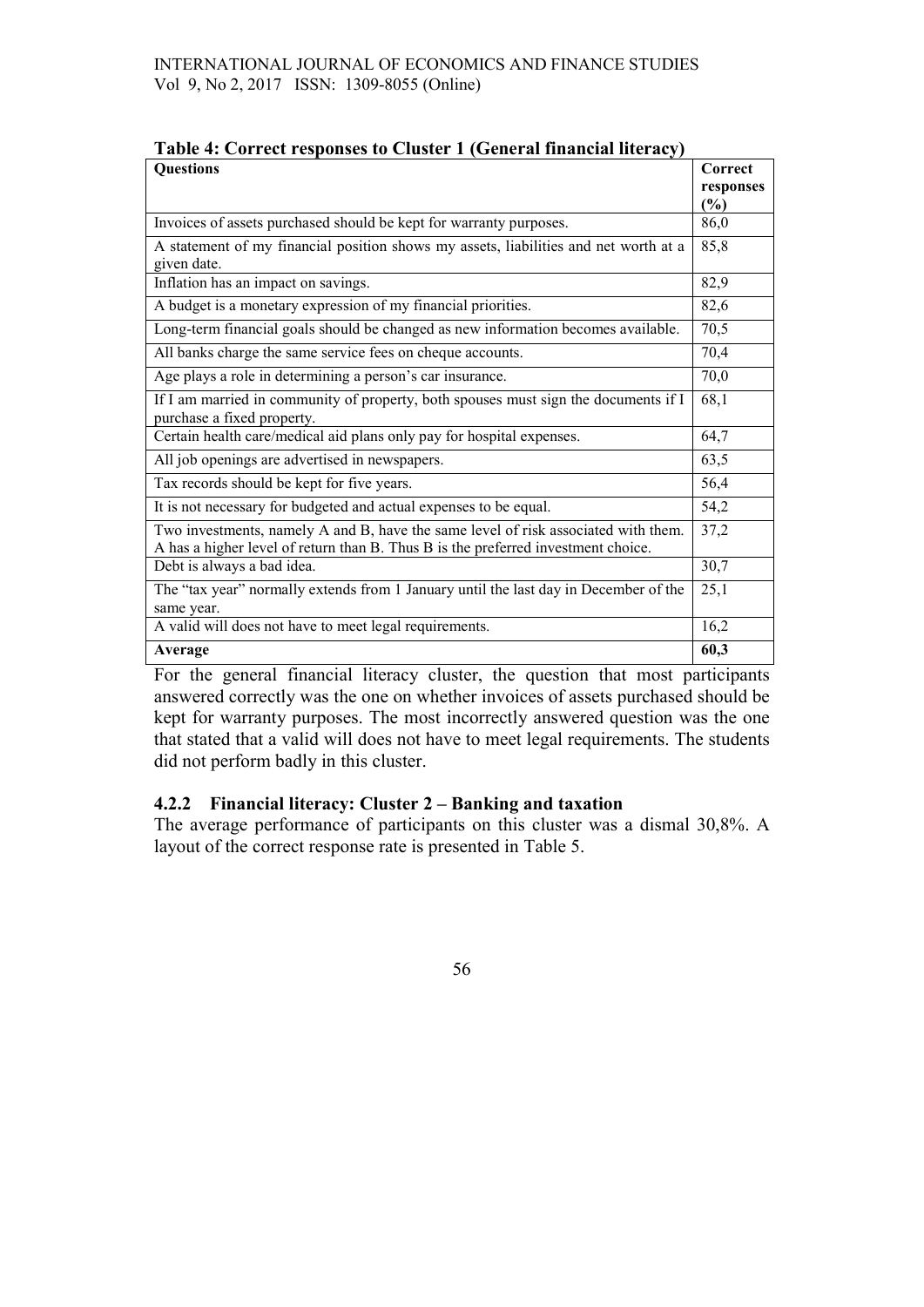|                                                                                     | Correct          |
|-------------------------------------------------------------------------------------|------------------|
| <b>Ouestions</b>                                                                    | responses<br>(%) |
| Financial planning should be affected by inflation.                                 | 65,5             |
| Consumer credit cards are generally regarded as the least expensive form of credit. | 45,4             |
| Fixed expenses remain fixed for many years.                                         | 43,1             |
| Credit cards are generally regarded as the least expensive form of credit.          | 28,5             |
| If I have car insurance and I have an accident, my premium should stay the same.    | 27,8             |
| Returns on most investments are guaranteed.                                         | 25,9             |
| Cash is a high-return-earning asset category.                                       | 15,2             |
| A deposit slip is a document used to transfer money between accounts.               | 13,3             |
| The best way to save money is to save money in a savings account.                   | 13,1             |
| Average                                                                             | 30,8             |

### Table 5: Correct responses to Cluster 2 (Banking and taxation)

It was apparent from the responses in this cluster that the participants are not knowledgeable about banking and taxation. Overall, only 1 of the 9 statements, namely "financial planning should be affected by inflation" was answered correctly by more than 50% of the respondents. Respondents specifically performed poorly on questions pertaining to saving money, the importance of cash, credit card usage, returns on and cost of investments and car insurance. These are areas that should be focused on in interventions with these students.

# 4.2.3 Financial literacy: Cluster 3 – Financial planning, interest rates, and inflation

The third cluster of student financial literacy was labelled as financial planning, interest rates and inflation. The overall average for this cluster was even lower at 28,1%. The correct response rate in terms of financial planning, interest rates and inflation are presented in Table 6.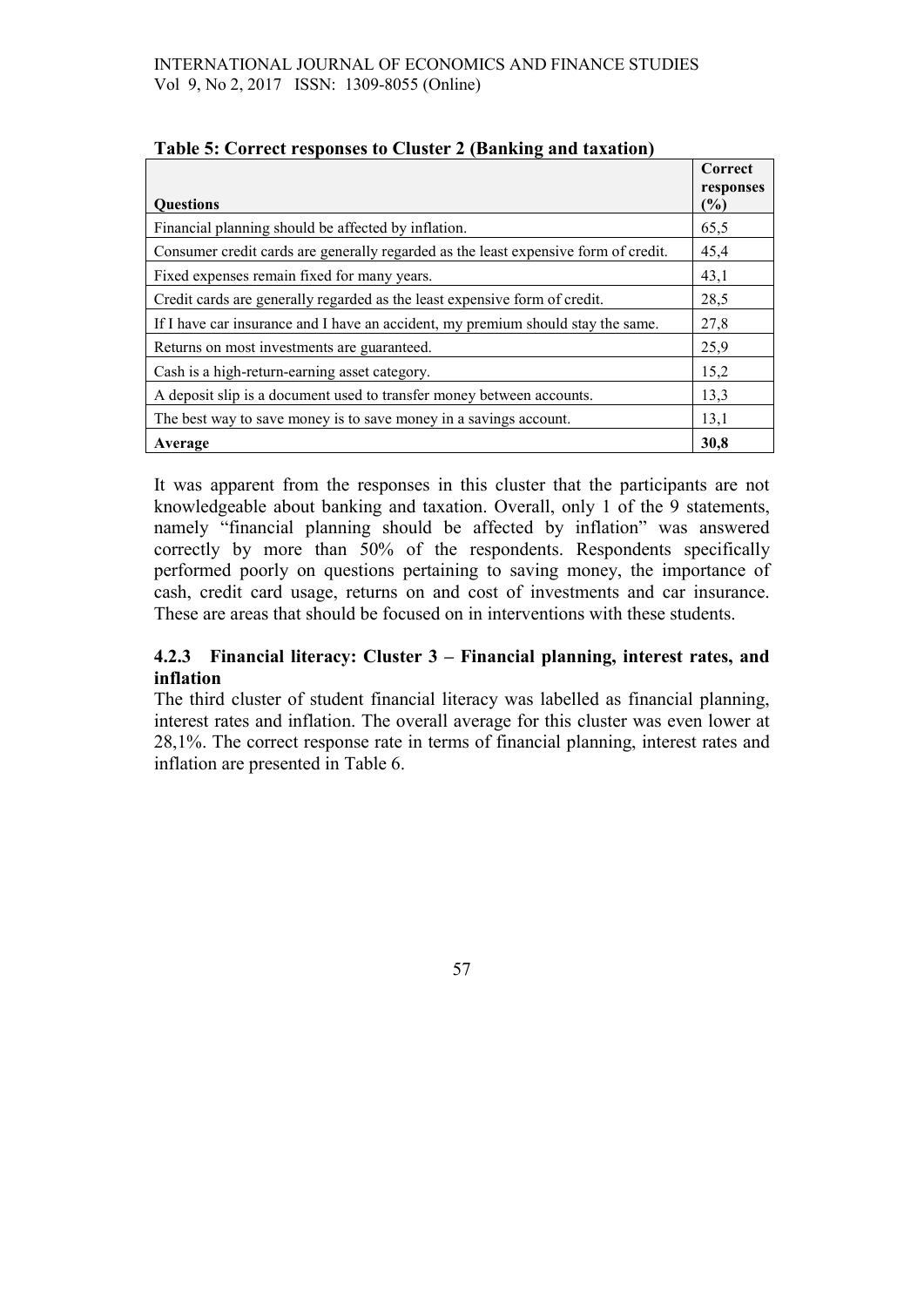#### Table 6: Correct responses to Cluster 3 (Financial planning, interest rates, and inflation)

|                                                                                         | Correct<br>responses |  |  |  |
|-----------------------------------------------------------------------------------------|----------------------|--|--|--|
| <b>Ouestions</b>                                                                        |                      |  |  |  |
| At the moment, paying a bond repayment is generally more expensive than renting         |                      |  |  |  |
| the same property.                                                                      | 46,1                 |  |  |  |
| Retirement annuity fund contributions are tax-deductible.                               | 44,0                 |  |  |  |
| Compared to buying a house, renting a house provides more financial flexibility.        | 39,8                 |  |  |  |
| If a person's net worth is $R9,000$ and the person owes $R8,000$ , the person has total |                      |  |  |  |
| assets of $R17,000$ .                                                                   | 32,8                 |  |  |  |
| Every owner of a business must register for VAT.                                        | 28,9                 |  |  |  |
| If I have a debit balance on my bank statement, I have a positive balance on my         |                      |  |  |  |
| account.                                                                                | 26,8                 |  |  |  |
| The current maximum (marginal) tax rate for individuals is 40%.                         | 22,9                 |  |  |  |
| The current prime lending rate is 15%.                                                  |                      |  |  |  |
| Average                                                                                 | 28,1                 |  |  |  |

The responses indicate that the participants are not knowledgeable about financial planning, interest rates and inflation. The overall performance of the respondents on each statement in this cluster of financial planning, interest rates and inflation ranged from 11,6% to 46,1%. The respondents did not perform well on any of the questions in this cluster. Clearly any intervention should therefore include a basic understanding of economic principles.

### 4.2.4 Financial literacy: Cluster 4 – Legal aspects in terms of financial matters

The participants' overall performance in this cluster was 50,32%. The correct response rate is presented in Table 7.

58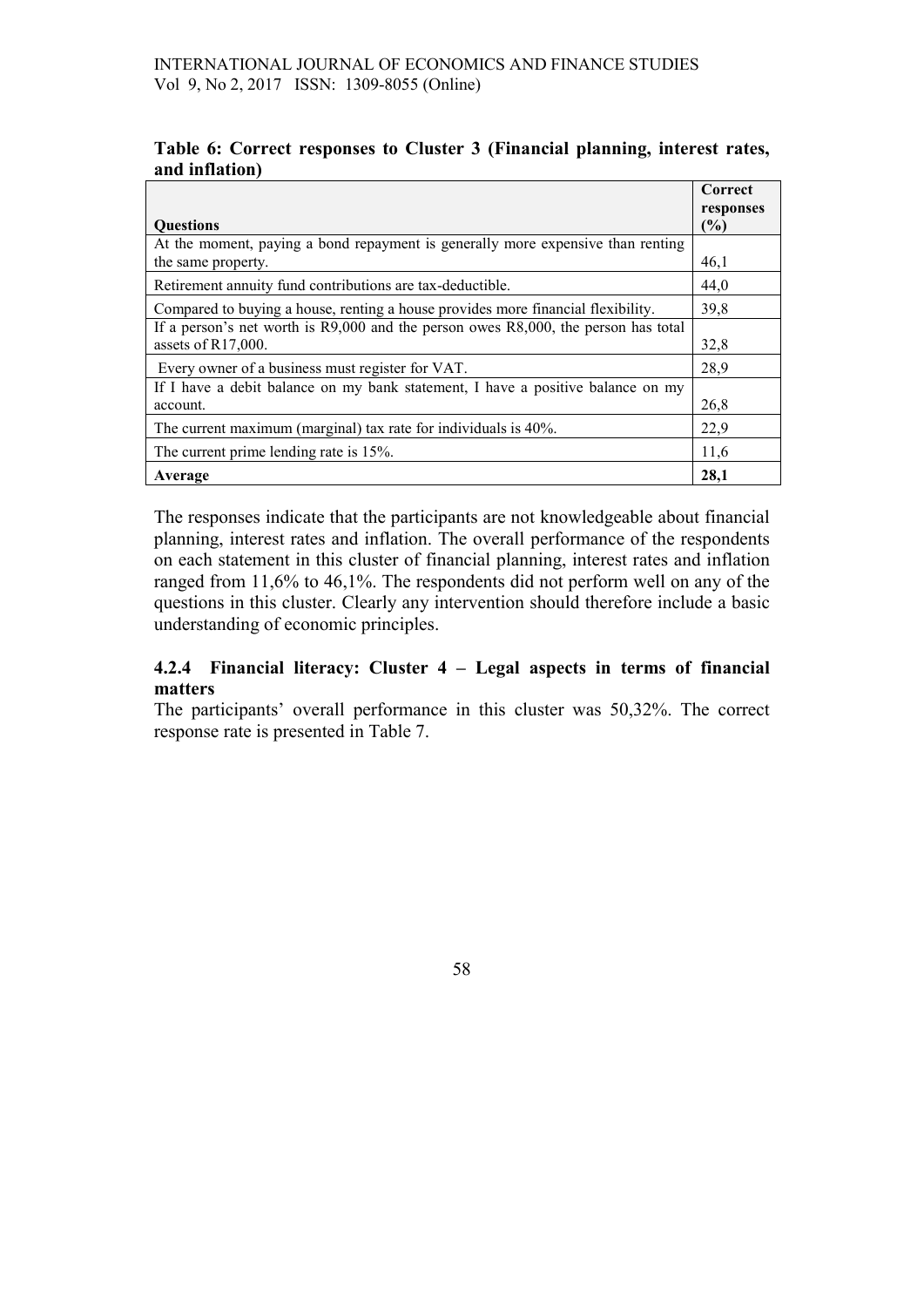| Table 7: Correct responses to Cluster 4 (Legal aspects in terms of financial |  |  |  |  |
|------------------------------------------------------------------------------|--|--|--|--|
| matters)                                                                     |  |  |  |  |

|                                                                                        | Correct                    |
|----------------------------------------------------------------------------------------|----------------------------|
| <b>Ouestions</b>                                                                       | responses<br>$\frac{6}{6}$ |
| Setting short-term goals helps me to control my living expenses.                       | 89,9                       |
| If I feel that I have been mistreated during a loan application, I can take the matter |                            |
| to the National Credit Regulator.                                                      | 74,7                       |
| I must register at the Department of Trade and Industry before I can start my own      |                            |
| business.                                                                              | 57,7                       |
| If I have a complaint about my banking institution, I can take the matter to the       |                            |
| Ombudsman for banking services.                                                        | 55,9                       |
| If I emigrate, there is a limit to the amount of money I can take out of the country.  | 45,1                       |
| I need to have an antenuptial contract if I am married out of community of             |                            |
| property.                                                                              | 41,8                       |
| The use of credit can be helpful during periods of high inflation.                     | 39.9                       |
| A medical aid company can turn me down if I apply to become a member of a              |                            |
| medical aid fund.                                                                      | 36,0                       |
| The current inflation rate is between $10\%$ and $11\%$ .                              | 31,7                       |
| A general rule of thumb is that I will need 10 times my annual salary in savings at    |                            |
| retirement, to be able to retire financially independent.                              | 30,5                       |
| Average                                                                                | 50,32                      |

Respondents performed well in their responses on the statements "setting shortterm goals helps me to control my living expenses" and "if I feel that I have been mistreated during a loan application, I can take the matter to the National Credit Regulator". Students performed the worst on the statements regarding the current inflation rate and saving for retirement.

### 5. DISCUSSION

From the information presented in Table 4, it is clear that the respondents performed the best in the general financial literacy cluster. The 60% score is, however, lower that the 80% score found by Louw (2013). An international study found that college students lacked general financial literacy and that they were likely to make financial mistakes when joining the real world (Chen & Volpe, 1998). From the responses, one may conclude that respondents still struggled with questions pertaining to wills, the tax year, debt management and comparing investments. There is a need for improvement on general financial literacy for this

59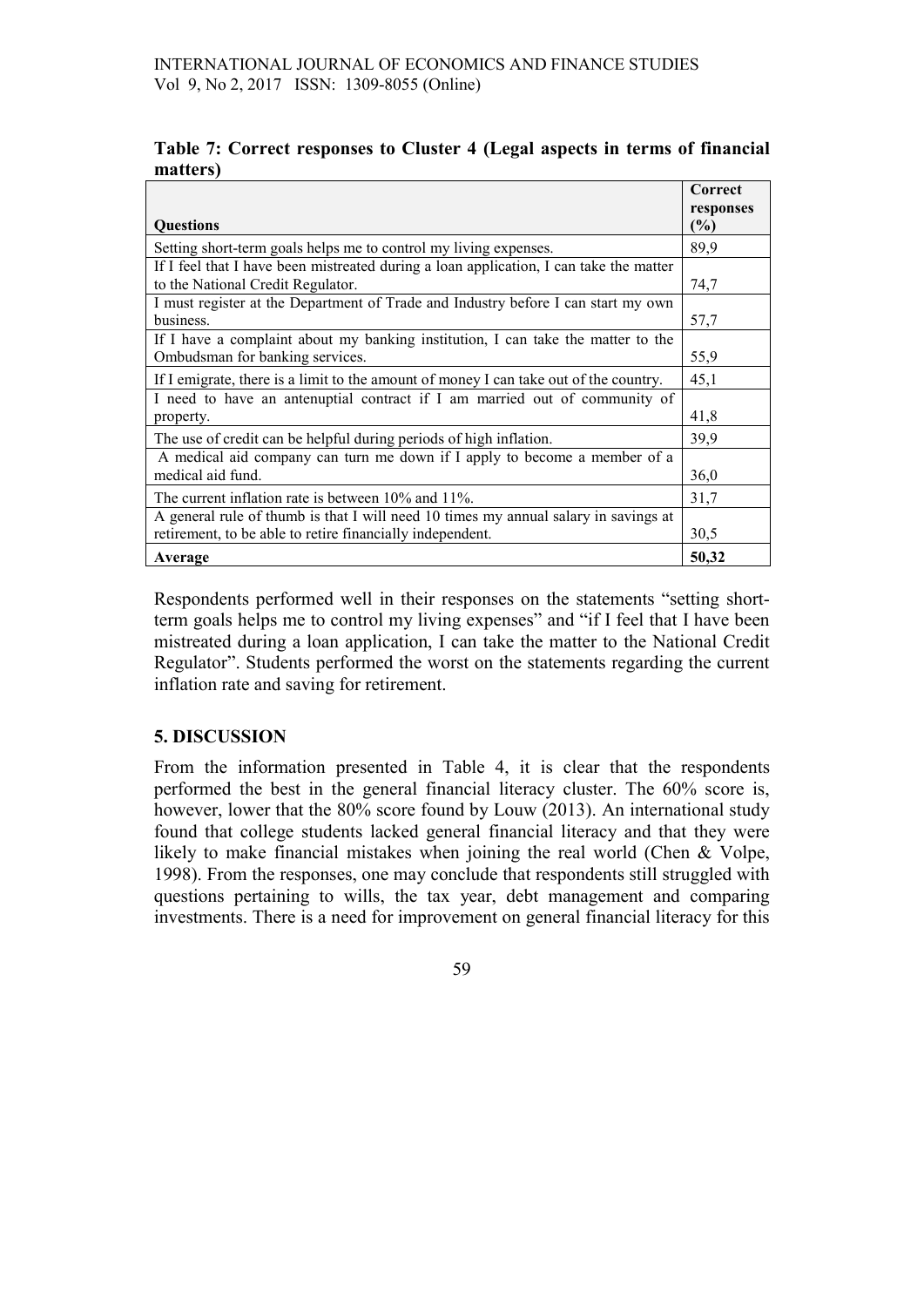sample as they constantly have to make financial decisions on general aspects related to personal finances.

The findings in terms of banking and taxation (Table 5) indicated that the respondents answered most questions in this cluster incorrectly, obtaining a score of 30,8%. This is also much lower than the finding of Louw (2013) of 51%. The respondents particularly performed poorly on items related to savings and investments. In the South African context, it has been reported that the spending and debt levels of citizens are high, while saving rates are low, which is indicative of low financial literacy levels (Symanowitz, 2006). This shows that it is important for these students to be trained on aspects of banking and taxation as it is problematic to the country in general. Moreover, learning how to save money should be emphasised, since a lack of money will possibly restrict students' access to higher education.

The third cluster measured was financial planning, interest rates and inflation. From the findings (Table 6) it is clear that the respondents did not perform well on any of the questions in this cluster. They also scored a very low 28,1%. This is consistent with the findings of Louw (2013), who found that students demonstrated a lack of knowledge of financial planning, interest rates and inflation. The average score for his sample was 40%. The Organisation for Economic Co-operation and Development (OECD) (2012) asserts that an individual who is financially literate should understand that income and wealth should be planned and managed over a short period and also over a long period. The respondents performed poorly on financial planning, interest and inflation, which is a matter of concern since students will enter the workplace within the next few years and need to understand how to do sound financial planning in order to ensure personal financial well-being.

The fourth cluster of financial literacy that was measured was legal aspects in terms of financial matters (results presented in Table 7). This was the cluster in which students performed the second best with an average score of 50.3%. In this cluster the students performed better than the sample of Louw (2013) who scored 34%. This may indicate that the specific sample was better prepared for aspects that could be studied from textbooks and required less practical experience.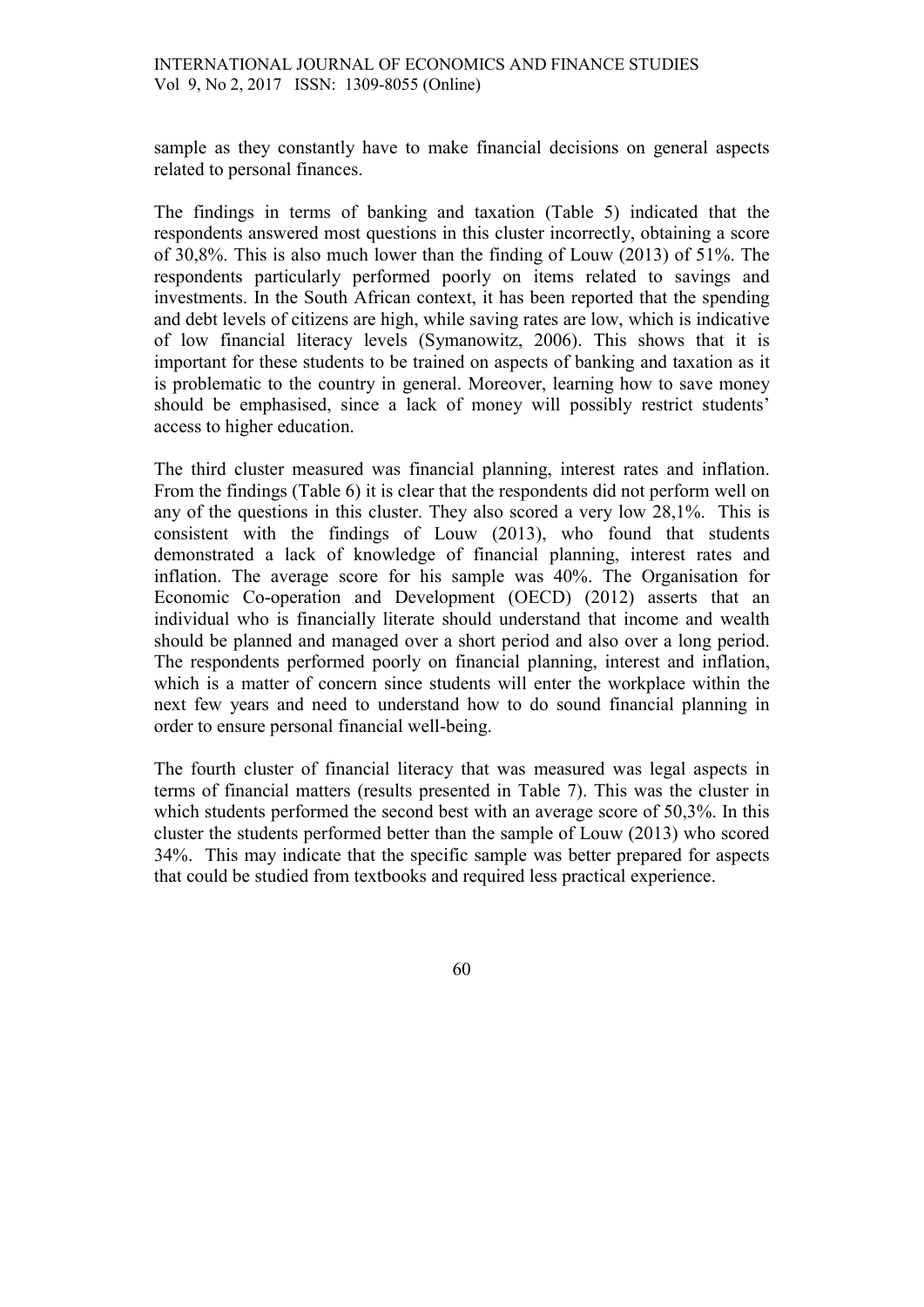This demographic profile of these students differed from that of Louw (2013) since it was mostly students from a previous disadvantaged background. It was clear that the students scored lower on three of the four clusters and have an even greater need for assistance.

### 6. CONCLUSION AND RECOMMENDATIONS

The findings of the study indicated the importance of financial literacy for students and the current apparent lack thereof. The study supports the notion that gender, age, race, year of study, mother tongue, method of payment and the level of qualification from parents does not have a significant influence on financial literacy. Based on the results of the four clusters presented, it can be concluded that the students who participated in this study performed poorly in most of the financial literacy clusters measured. In particular, students did not perform well in banking and taxation; financial planning, interest rates and inflation and legal aspects of personal financial management. The performance of the respondents on the general financial literacy cluster may be regarded as adequate. The finding should be alarming as well-educated students display such poor results, as people with a weaker educational background may well even score lower. As indicated in the introduction, people with lower financial literacy make poor financial decisions.

In line with the discussion of the results, it is recommended that universities, in collaboration with banking institutions and government agencies such as the South African Revenue Service, should engage in activities that are intended to educate students on various issues of personal finance, which will improve students' financial literacy. It is important to develop students' financial literacy in order for them to manage their finances appropriately when they enter the workplace. It is also recommended that universities should consider implementing a compulsory undergraduate financial literacy course, which should be designed to educate university students on various aspects of personal financial management.

Universities should accept their role as being more than just the academic developer. Students need to be trained and skilled in at least the following as well:

• General financial literacy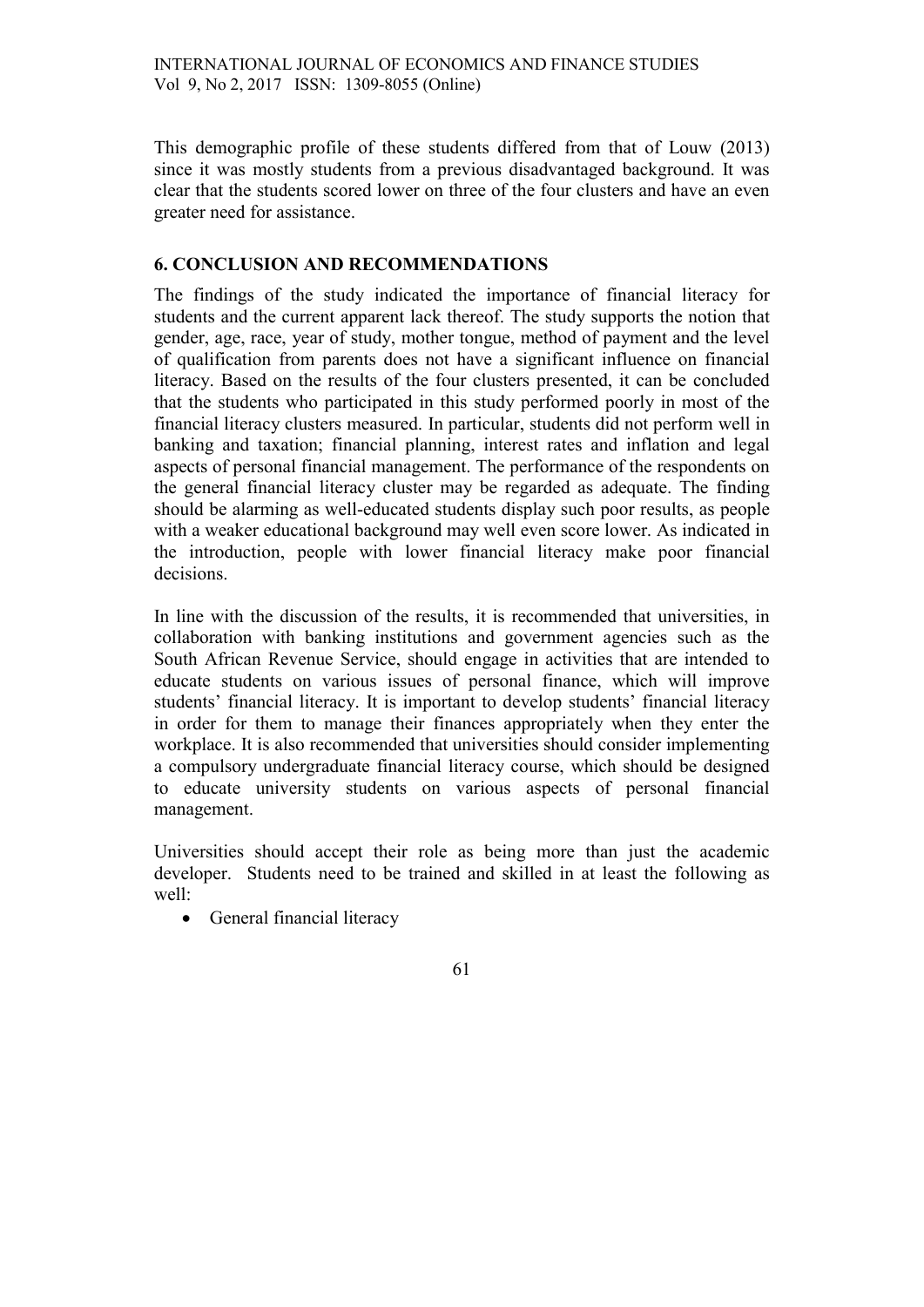- o Managing debt
- o Requirements of wills
- Banking and taxation
	- o How to make investment choices
	- o How to calculate return on different investments
	- o Services provided by banks and reading bank statements
	- o Principles of different taxes
	- o Insurance product options
- Financial planning, interest rates and inflation
	- o Preparing personal financial statements
	- o Choosing between buying and letting
	- o Understanding basic economic principles
- Legal aspects
	- o How to choose a medical aid
	- o How to choose between different marriage contracts.

# 7. LIMITATIONS AND IMPLICATIONS FOR FURTHER RESEARCH

The study was limited to the students registered at one private university in South Africa. For this reason, the results of the study cannot be generalised to other universities in South Africa. However, the aim of the study was to determine the financial literacy of a group of students who do not have access to student accommodation on campus in order to identify their training needs. The study also focused on a different sample compared to the study of Louw (2013) and compared students studying towards a commerce-related course compared to a non-commerce-related course. It also provides further validation for the instrument used by Louw (2013). Further studies should be done to determine whether there is a significant difference between the financial literacy scores between the various faculties.

### **REFERENCES**

Atkinson, A. & Messy, F. (2012). Measuring financial literacy: Results of the OECD/ International Network on Financial Education (INFE) pilot study, OECD Working Papers on Finance, Insurance and Private Pensions, No. 15, OECD Publishing. http://dx.doi.org/10.1787/5k9csfs90fr4-en. Accessed 2014/07/23.

Australia and New Zealand Banking Group Limited (AZN) (2011). Adult Financial Contractive Literacy in the Mustralia.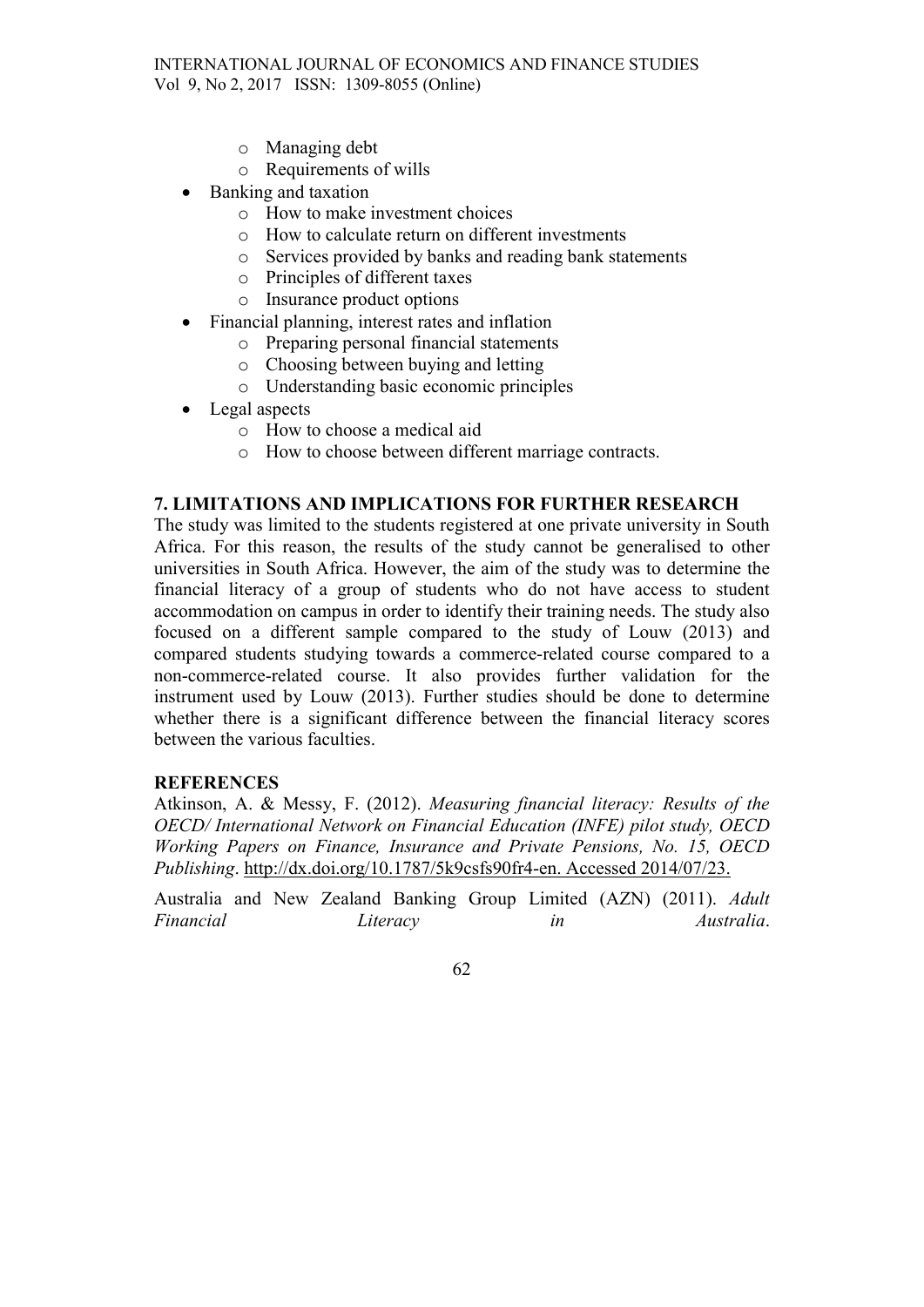INTERNATIONAL JOURNAL OF ECONOMICS AND FINANCE STUDIES Vol 9, No 2, 2017 ISSN: 1309-8055 (Online)

http://www.financialliteracy.gov.au/media/465153/2011-adult-financial-literacyfull.pdf. Accessed 2015/01/28.

Botha, M. (2013). A comparative analysis of the financial literacy of final year diploma students in different fields of study at the University of Johannesburg. Masters dissertation. Johannesburg: University of Johannesburg.

Capuano, A., & Ramsay, I. (2011). What causes suboptimal financial behaviour? An exploration of financial literacy, social influences and behavioural economics. Research report.

http://www.law.unimelb.edu.au/files/dmfile/FINANCIAL\_LITERACY\_PROJEC T\_RESEARCH\_REPORT\_MARCH\_20111.pdf. Accessed 2014/11/14.

Channell, K., McCormick, R., & Parrot, J. (2008). Financial Literacy Education. The University of Vermont: Vermont Legislative Research Shop. http://www.uvm.edu/~vlrs/Education/financialliteracy.pdf. Accessed 2015/10/26.

Chen, H., & Volpe, R. P. (1998). An analysis of personal financial literacy among college students. Financial Services Review, 7(2), 107-128.

Commonwealth Bank Foundation. (Undated). Financial Literacy in Action, https://www.commbank.com.au/about-us/download-printed-forms/financialliteracy-action-volume1.pdf. Accesses 2015/10/26.

Huston, S. J. (2010). Measuring financial literacy. Journal of Consumer Affairs, 44(2), 296-316.

Jump\$tart Coalition. (2007). The national Jump\$tart Coalition's high school survey. http://www.jumpstart.org/states-ohio.html. Accessed 2014/01/22.

Klapper, L., Lusardi, A. and Van Oudheusden, P. (2015). Financial Literacy Around the World. Standard & Poor's Ratings Services Global Financial Literacy Survey. http://media. mhfi. com/documents/2015-Finlit\_paper\_17\_ F3\_SINGLES. pdf. Accessed: 2017/10/13.

Louw, J. J. (2009). Financial literacy competencies of third-year university students – A case study. Masters dissertation. Potchefstroom: North-West University.

Louw, J., Fouché, J. & Oberholzer, M., (2013). Financial literacy needs of South African third-year university students. The International Business & Economics Research Journal (Online), 12(4), 439.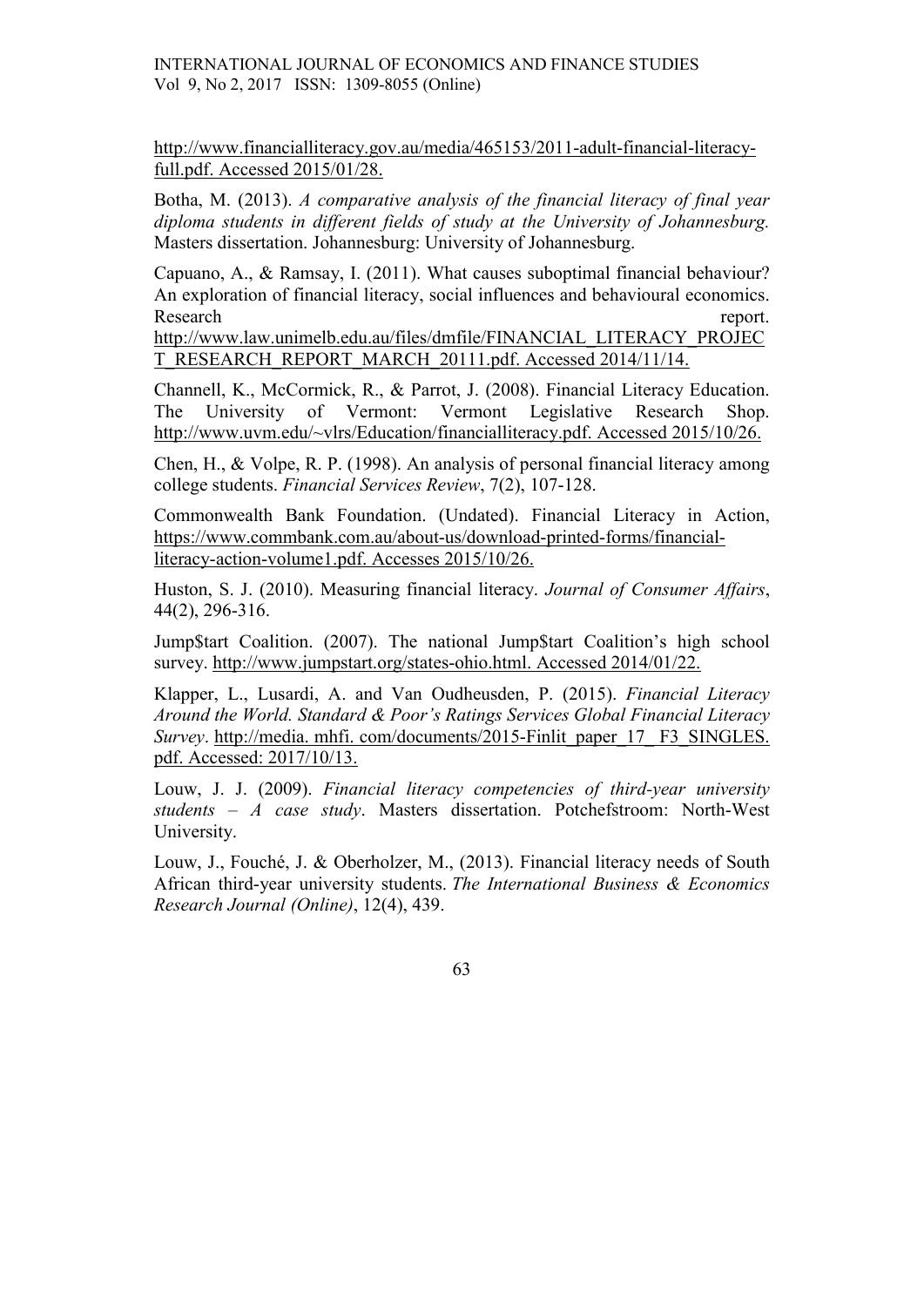INTERNATIONAL JOURNAL OF ECONOMICS AND FINANCE STUDIES Vol 9, No 2, 2017 ISSN: 1309-8055 (Online)

Mbajiorgu, C. A., Maake, M. S., Kayoka P. N., & Masafu M. M. (2012). Impact of parental Scio-economic conditions in the education of the children: a case of Science Learners at the Mandlethu FET School in Mpumalanga Province, South Africa. *1<sup>st</sup>* Community Engagement Conference. Pretoria: University of South Africa.

National Student Financial Aid Scheme, (2013). Annual Report 2013. http://www.nsfas.org.za/staticfiles/NSFAS/Internet/static%20files/pdf/NSFAS%2 0AR%202013.pdf. Accessed 2014/10/26.

Nkosi, N. (2013). Student spending high and on the rise. http://activateonline.co.za/student-spending-high-and-on-the-rise/. Accessed 2015/01/15.

Organisation for Economic Co-operation and Development (OECD) (2012) International Adult Literacy and Basic Skills Surveys in the OECD Region. http://www.oecd.org/edu/skills-beyond-school/45052608.pdf. Accessed: 2012/10/26.

Organisation for Economic Co-operation and Development (OECD). (2012). PISA 2012 Financial Literacy Framework. http://www.oecd.org/finance/financialeducation/PISA2012FrameworkLiteracy.pd f. Accessed 2014/11/14.

Owojori, A. A., Akintoye, I. R., & Adidu, F. (2009). Political stewardship accounting for good governance in Ekiti state, Nigeria. Journal of Accounting and Taxation, 1(3), 41-52.

Ramasawmy D., Thapermall S., Dowlut S. A., & Ramen M. (2013). A Study of the Level of Awareness of Financial Literacy among Management Undergraduates. 3<sup>rd</sup> Asia-Pacific Business Research Conference. Kuala Lumpur.

Remund, D. L. (2010). Financial literacy explicated: The case for a clearer definition in an increasingly complex economy. Journal of Consumer Affairs, 44(2), 276-295.

Roberts, B., Struwig, J., & Gordon, S (2014). Financial Literacy in South Africa: Results from the 2013 South African Social Attitudes Survey round. Report prepared by the Human Sciences Research Council on behalf of the Financial Services Board. Pretoria: Financial Services Board. http://benefitsbarometer.co.za/wp-content/uploads/2015/02/Financial-Literacy-Report.pdf. Accessed 2014/10/26.